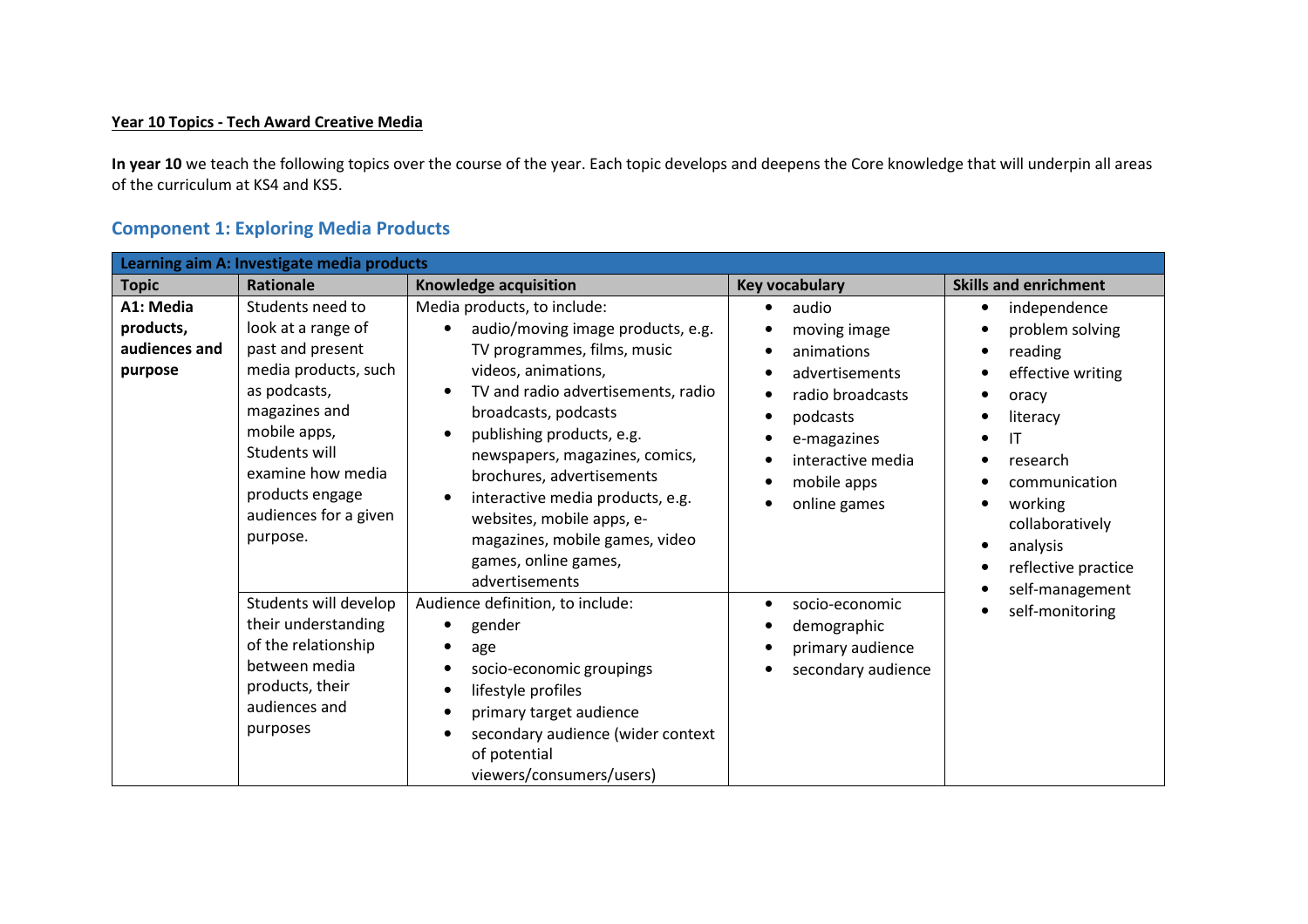| Purpose, to include:<br>escapism<br>awareness | information, entertainment,<br>profit, community benefit, raising<br>critical acclaim, inspiration,<br>innovation, experimentation<br>$\bullet$ | information<br>entertainment<br>escapism<br>profit<br>community benefit<br>critical acclaim<br>inspiration<br>innovation<br>experimentation |
|-----------------------------------------------|-------------------------------------------------------------------------------------------------------------------------------------------------|---------------------------------------------------------------------------------------------------------------------------------------------|
|-----------------------------------------------|-------------------------------------------------------------------------------------------------------------------------------------------------|---------------------------------------------------------------------------------------------------------------------------------------------|

| Learning aim B: Explore how media products are created to provide meaning and engage audiences |                                                                                                                                                                                                                                  |                                                                                                                                                                                                                                                                                                                                                                                                                                                                                        |                                                                                                                                                                                                                                                  |                                                                                                                                                                                                                                |
|------------------------------------------------------------------------------------------------|----------------------------------------------------------------------------------------------------------------------------------------------------------------------------------------------------------------------------------|----------------------------------------------------------------------------------------------------------------------------------------------------------------------------------------------------------------------------------------------------------------------------------------------------------------------------------------------------------------------------------------------------------------------------------------------------------------------------------------|--------------------------------------------------------------------------------------------------------------------------------------------------------------------------------------------------------------------------------------------------|--------------------------------------------------------------------------------------------------------------------------------------------------------------------------------------------------------------------------------|
| <b>Topic</b>                                                                                   | <b>Rationale</b>                                                                                                                                                                                                                 | Knowledge acquisition                                                                                                                                                                                                                                                                                                                                                                                                                                                                  | <b>Key vocabulary</b>                                                                                                                                                                                                                            | <b>Skills and enrichment</b>                                                                                                                                                                                                   |
| B1: Genre,<br>narrative,<br>representation<br>and audience<br>interpretation                   | Students will select<br>media products from<br>three sectors:<br>audio/moving image,<br>publishing and<br>interactive, and<br>explore how genre,<br>narrative and<br>representation are<br>combined to engage<br>their audience. | Genre, to include:<br>identification of generic<br>characteristics, e.g. iconography of<br>film genres, conventions of<br>national newspapers, components<br>of a web page<br>how genres change over time, e.g.<br>development of sub-genres,<br>hybrids, subverting generic<br>conventions<br>repetition and difference, e.g. the<br>extent to which a TV programme,<br>magazine or website conforms to<br>generic codes and conventions<br>and introduces elements of<br>originality | iconography<br>genre<br>٠<br>conventions<br>components<br>$\bullet$<br>sub-genres<br>hybrids<br>$\bullet$<br>subverting generic<br>conventions<br>repetition and<br>$\bullet$<br>difference<br>conformity<br>$\bullet$<br>generic<br>originality | independence<br>problem solving<br>reading<br>effective writing<br>oracy<br>literacy<br>ΙT<br>research<br>communication<br>working<br>collaboratively<br>analysis<br>reflective practice<br>self-management<br>self-monitoring |
|                                                                                                | Students will develop<br>their understanding<br>of how media<br>products are created                                                                                                                                             | Narrative, to include:<br>storytelling, e.g. story and plot in a<br>film, inverted pyramid in a<br>newspaper article, visual                                                                                                                                                                                                                                                                                                                                                           | narrative<br>$\bullet$<br>storytelling<br>plot<br>٠<br>inverted pyramid<br>$\bullet$                                                                                                                                                             |                                                                                                                                                                                                                                |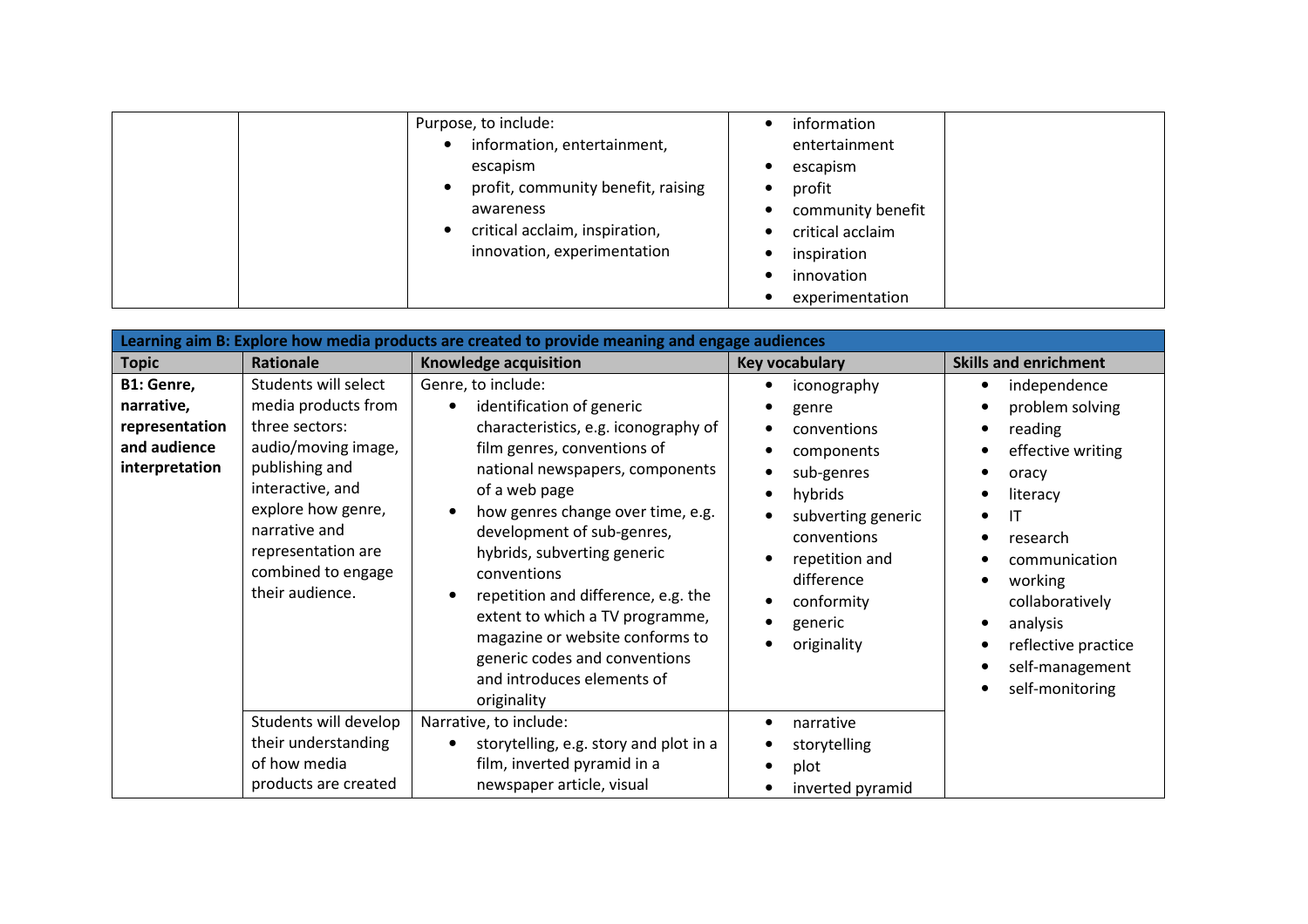| to appeal to their<br>audiences through<br>analysis, discussion,<br>note taking and<br>lectures. | representations to reinforce the<br>text on an app<br>narrative structures, e.g. linear,<br>non-linear, circular, interactive,<br>open/closed, single/multi-strand<br>point of view (POV), e.g. third-<br>person narrator in a radio<br>documentary, editorial in a<br>newspaper, first-person shooter<br>computer game<br>characterisation, e.g. character<br>functions in film, print<br>advertisements, computer games<br>themes, e.g. dystopia in science<br>fiction films, identity in music<br>magazines, apocalypse in zombie<br>games<br>setting, e.g. location in a film,<br>photographs in a magazine, open-<br>world diegesis of a computer | article<br>$\bullet$<br>visual<br>representations<br>narrative structures,<br>e.g. linear, non-<br>linear, circular,<br>interactive,<br>open/closed,<br>single/multi-strand<br>point of view<br>third-person<br>$\bullet$<br>narrator<br>first-person shooter<br>$\bullet$<br>characterisation<br>dystopia<br>identity<br>apocalypse<br>film location<br>open-world diegesis<br>$\bullet$<br>mode of address |
|--------------------------------------------------------------------------------------------------|--------------------------------------------------------------------------------------------------------------------------------------------------------------------------------------------------------------------------------------------------------------------------------------------------------------------------------------------------------------------------------------------------------------------------------------------------------------------------------------------------------------------------------------------------------------------------------------------------------------------------------------------------------|--------------------------------------------------------------------------------------------------------------------------------------------------------------------------------------------------------------------------------------------------------------------------------------------------------------------------------------------------------------------------------------------------------------|
|                                                                                                  | game<br>mode of address, e.g. formal style<br>of TV news, the direct address of<br>a magazine cover, the informal<br>address of a computer game                                                                                                                                                                                                                                                                                                                                                                                                                                                                                                        | formal style<br>$\bullet$<br>direct address<br>٠<br>informal address                                                                                                                                                                                                                                                                                                                                         |
|                                                                                                  | Representation of people, places, issues<br>and events, to include:<br>audience positioning and<br>perspective<br>audience identification                                                                                                                                                                                                                                                                                                                                                                                                                                                                                                              | representation<br>$\bullet$<br>audience<br>positioning<br>audience<br>$\bullet$<br>perspective                                                                                                                                                                                                                                                                                                               |
|                                                                                                  | use of stereotyping<br>positive and negative<br>representations                                                                                                                                                                                                                                                                                                                                                                                                                                                                                                                                                                                        | audience<br>identification<br>stereotyping<br>$\bullet$                                                                                                                                                                                                                                                                                                                                                      |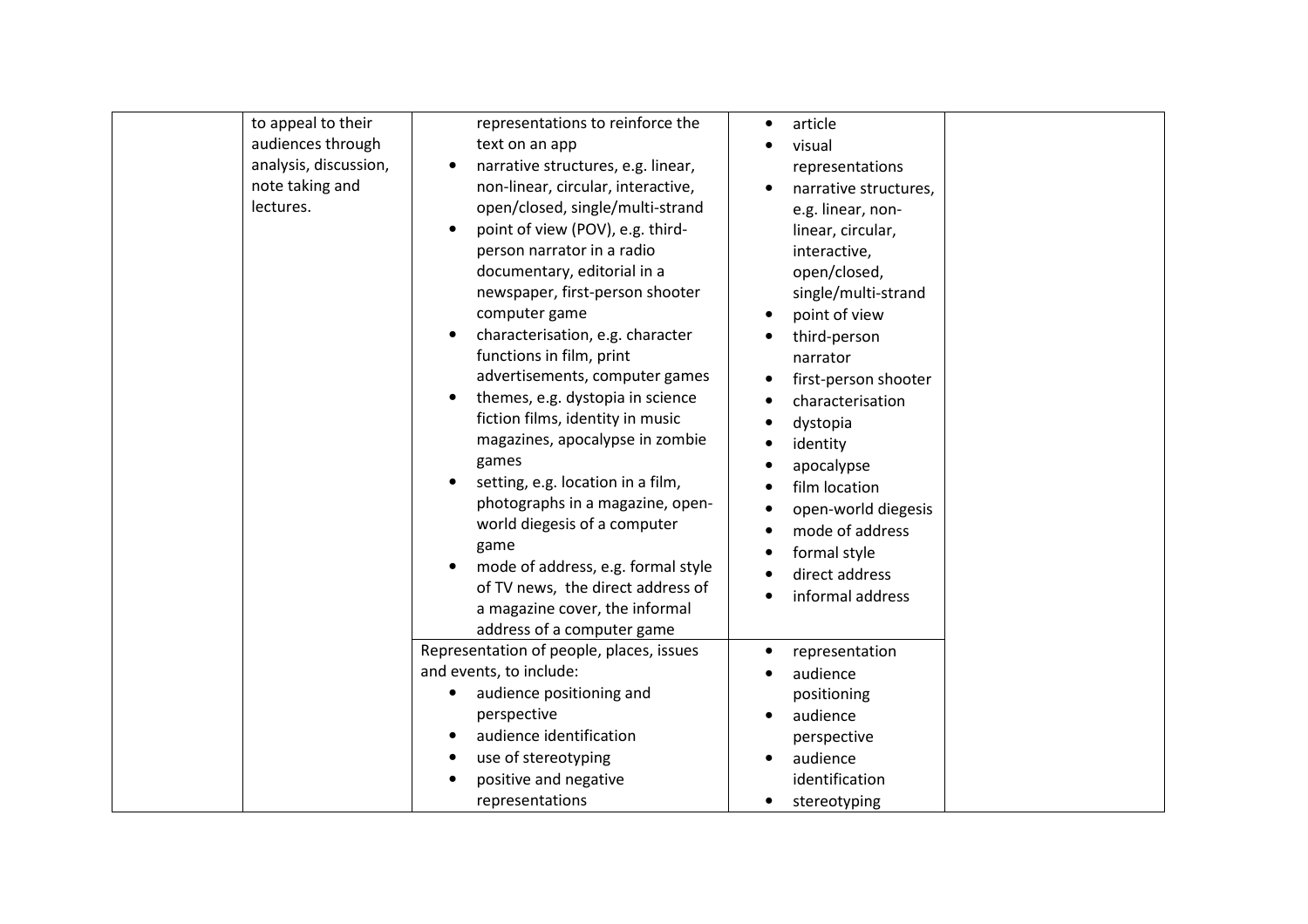|                                              |                                                                                                                                                                                                                                                                                                                                                             | Audience interpretation, to include:<br>passive audiences, e.g. accepting<br>the message without questioning<br>preferred readings, e.g. identifying<br>the message the media producer<br>wants the audience to receive<br>active audiences, e.g. negotiating<br>and questioning the message,<br>using interactive features such as<br>red button, online voting and<br>consumer-generated content                                                                                                                                         | audience<br>$\bullet$<br>interpretation<br>passive audiences<br>$\bullet$<br>preferred readings<br>$\bullet$<br>active audiences<br>$\bullet$<br>consumer-<br>generated content                                                                                                                                                                                                                                                                                                                                                             |                                                                                                                                                                                                                                                                                                                             |
|----------------------------------------------|-------------------------------------------------------------------------------------------------------------------------------------------------------------------------------------------------------------------------------------------------------------------------------------------------------------------------------------------------------------|--------------------------------------------------------------------------------------------------------------------------------------------------------------------------------------------------------------------------------------------------------------------------------------------------------------------------------------------------------------------------------------------------------------------------------------------------------------------------------------------------------------------------------------------|---------------------------------------------------------------------------------------------------------------------------------------------------------------------------------------------------------------------------------------------------------------------------------------------------------------------------------------------------------------------------------------------------------------------------------------------------------------------------------------------------------------------------------------------|-----------------------------------------------------------------------------------------------------------------------------------------------------------------------------------------------------------------------------------------------------------------------------------------------------------------------------|
| <b>B2: Media</b><br>production<br>techniques | Students will<br>deconstruct media<br>products to examine<br>how media<br>production<br>techniques combine<br>to create meaning for<br>audiences.<br>Students will develop<br>their understanding<br>of how different<br>production<br>techniques combine<br>to create meaning<br>through analysis,<br>note taking, lectures<br>and practical<br>workshops. | Audio/moving image media products:<br>camerawork, e.g. set-up, framing,<br>shot type/length, angle,<br>movement<br>mise en scène, e.g. use of costume,<br>hair, makeup, props, setting and<br>figure expression<br>lighting set-up, e.g. under,<br>overhead, side, fill, high key, low<br>key, shadows<br>use of sound, e.g. diegetic and<br>non-diegetic, sound effects,<br>voiceovers, dialogue, incidental<br>music, bridges, sound mixing<br>editing techniques, e.g. continuity,<br>montage, flashbacks, transitions,<br>pace, rhythm | camerawork<br>$\bullet$<br>camera set-up<br>shot framing<br>$\bullet$<br>shot type/length,<br>$\bullet$<br>camera angle<br>$\bullet$<br>mise en scène<br>$\bullet$<br>lighting set-up<br>$\bullet$<br>under lighting<br>$\bullet$<br>overhead lighting<br>$\bullet$<br>side,<br>fill lighting<br>$\bullet$<br>high lighting<br>$\bullet$<br>key lighting<br>$\bullet$<br>low key lighting<br>$\bullet$<br>shadows<br>$\bullet$<br>diegetic and non-<br>$\bullet$<br>diegetic<br>sound effects<br>voiceovers<br>dialogue<br>incidental music | independence<br>effective writing<br>oracy<br>literacy<br>research<br>communication<br>working<br>collaboratively<br>analysis<br>reflective practice<br>self-management<br>self-monitoring<br>Photoshop skills<br>Camera work<br>Photography<br>techniques<br>Image editing<br>techniques<br>Lighting<br>Desktop publishing |